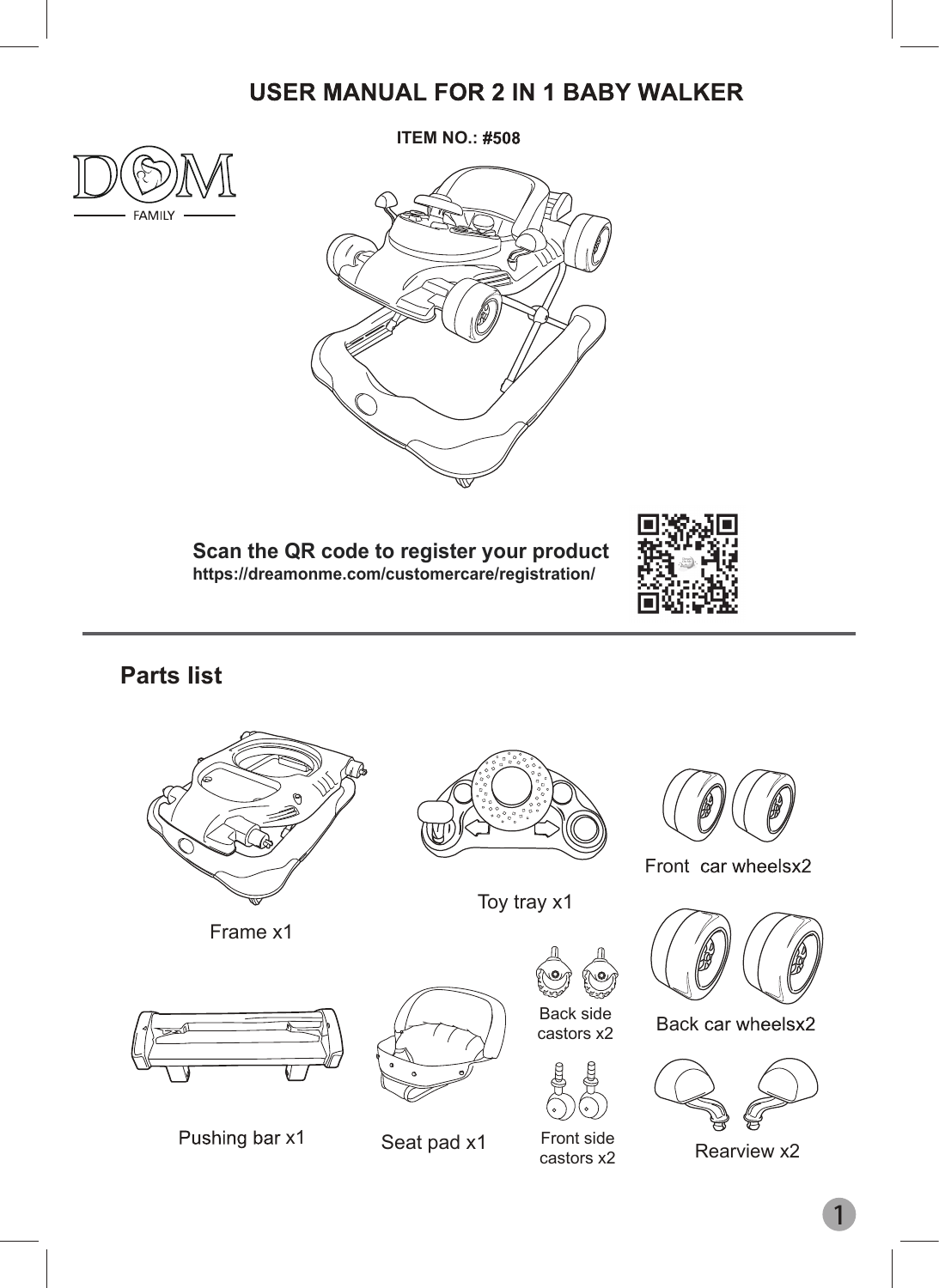## **Assembly instructions**

#### **To open the walker**



Open the walker by raising the tray to the heighest position. Gently push down on the top section to ensure it has locked into position.

#### **Assembly of the castors**



#### **Fitting the seat pad**

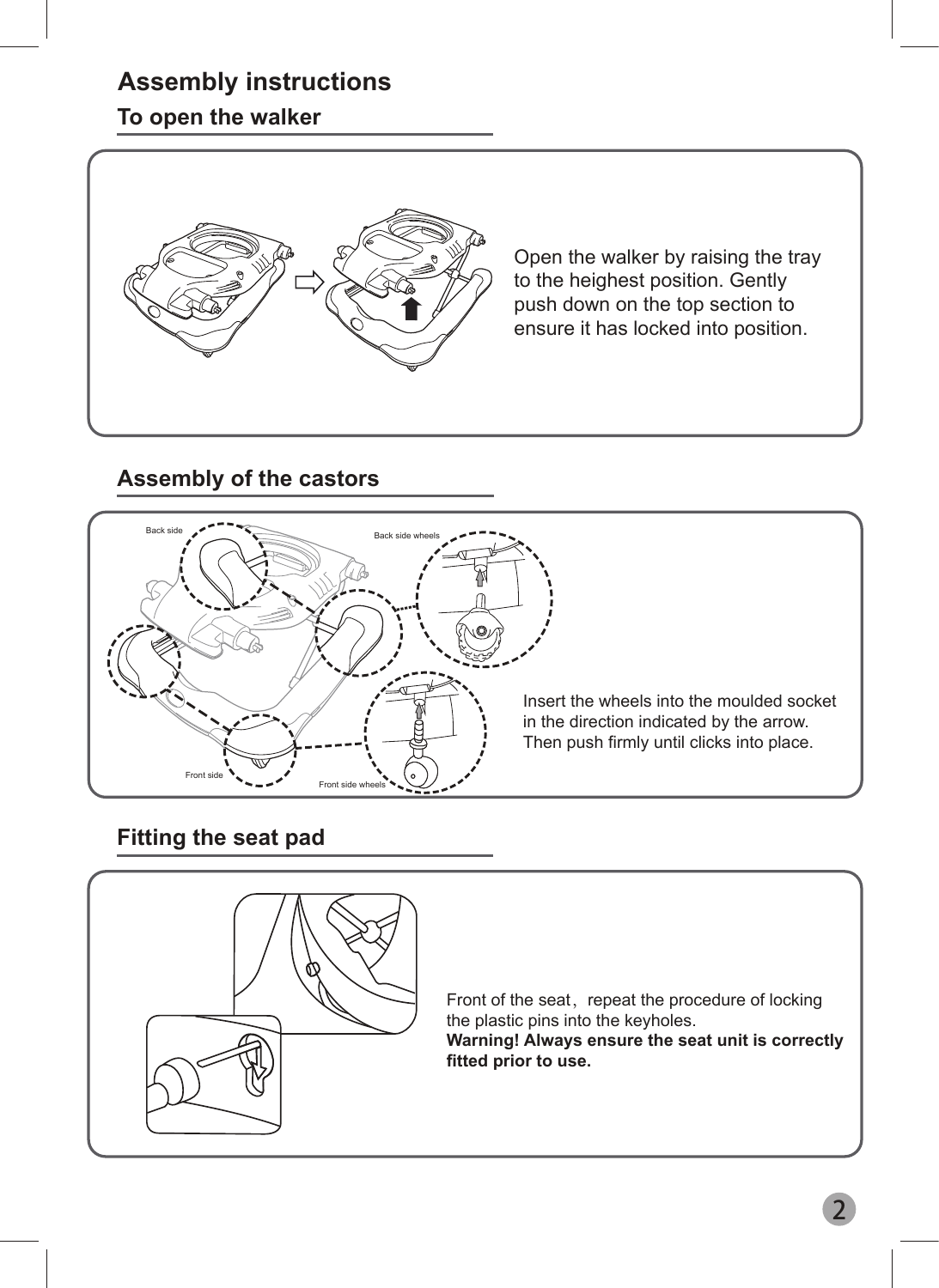#### **Fitting the seat pad**



Thread the 4 seat clips through the corresponding holes in the top tray. Once the clips have been thread through the holes turn each of them 90 degress on the underside of the play.Please make sure each clip is fully secured.

#### **Attaching the toy tray**



2xAA size Alkaline batteries are needed for the toy (batteries no included) .Unfold the walker and place the toy tray into position. Push the locking keys located on the underside of the walker tray up and turn around to secure the toy tray to the walker. The toy should be assembled by adult.

#### **Attaching the rearview**



Position the rearview into the top section. Using moderate force push downwards until it locks in the top section.

3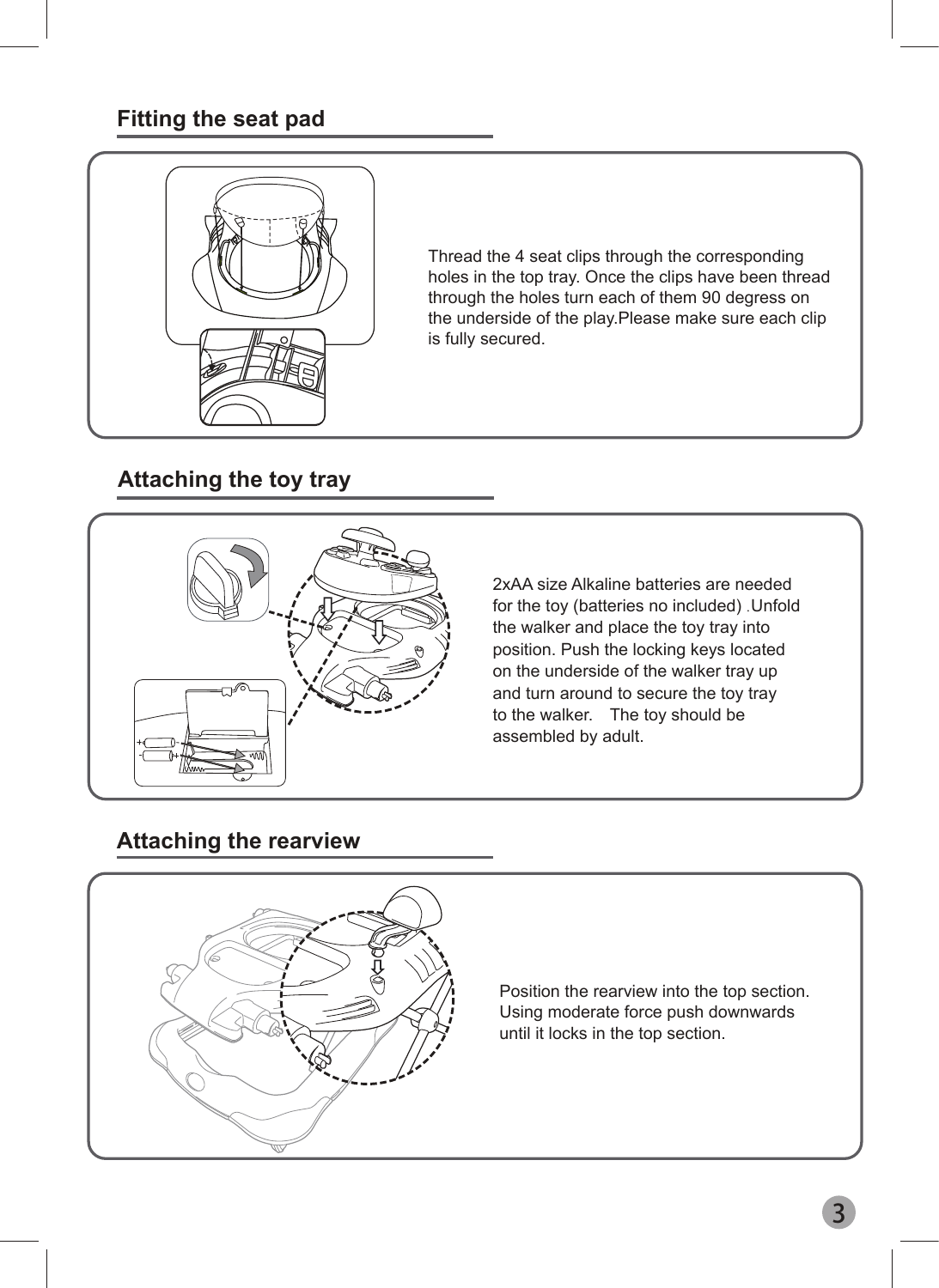#### **Attaching the car wheels**



#### **Attaching the pushing bar**



Position the pushing bar into the top section. Using moderate force push downwards until it locks in the top section.

#### **To fold the frame**





The locking mechanism is located on the underside of the top tray. Push the red safety catch up wards, then the white release catch in wards. The tray can now be lowered into one of the three height positions or fully folded for storage.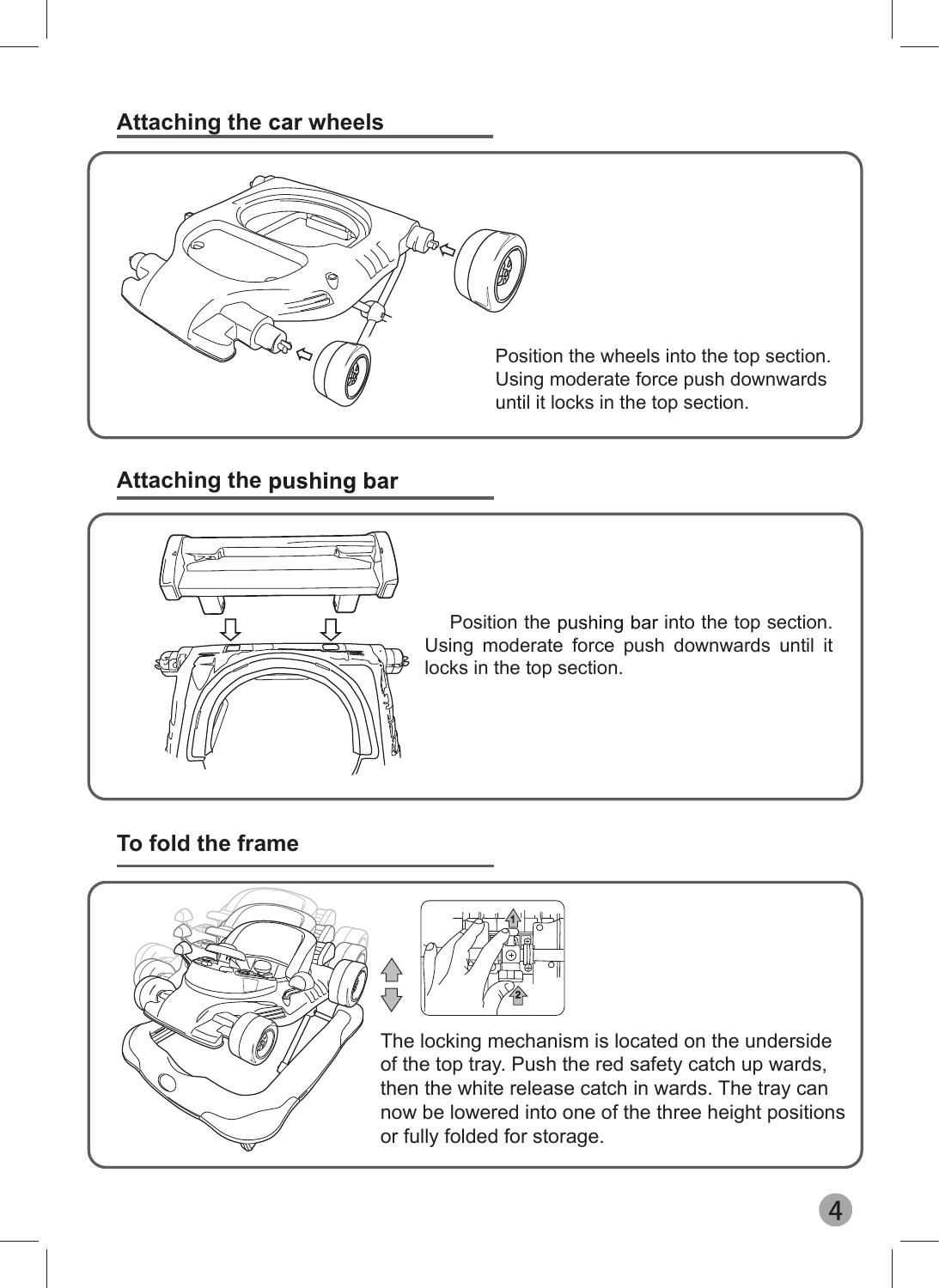# $\overline{\mathbb{T}}$  WARNING:

**Before assembling and using this product,read and understand the instructions. Incorrect assembly may make the product unsafe.Do not use the product if any part is broken,torn or missing. Keep these instructions in a safe place for future reference.**

- · NEVER LEAVE YOUR CHILD UNATTENDED. ALWAYS KEEP CHILD IN VIEW WHILE IN **WALKER.**
- \* USE ONLY ON FLAT SURFACES FREE OF OBJECTS THAT COULD CAUSE THE WALKER TO TIP OVER
- TO AVOID BURNS, KEEP THE CHILD AWAY FROM HOT LIQUID, RANGES, RADIATORS SPACE HEATERS AND FIREPLACES ETC ...
- · AVOID SERIOUS INJURY OR DEATH . BLOCK STAIRS/STEPS SECURELY BEFORE USING **WALKER.**
- · Clean (friction components) regularly to maintain stopping performance.
- \* Remove packaging from walker vicinity after it was assembly.
- . Always use the safely locks once the walker height is correctly adjusted.
- Check that all safely locks are engaged before placing a child in the walker.
- . This walker should not be used by a child who can walk unaided.
- · This walker should not be used by a child who can not sit unaided.
- . This walker should not be used by a child weighing less than 7kgs and 65cm in height
- · A child should discontinue using this walker when weighing more than 11 kgs and 82 cm in height
- . The walker is not suitable for babies under 6 months of age.
- The walker-behind function is intended to be used for a child who can walk unaided(approximately from 9 months)
- · Electrical cords, healers, fireplaces and other hot objects, or any other objects or substances that may be dangerous, should be guarded or put out of reach of a child using the walker.
- The walker should not be used whether indoors or outdoors on surfaces that have any obstructions that could cause the walker to tip over.
- · The walker should not be carried with a child in it.
- . Adjust the height of the walker so that both feet of a child in the walker should be able to touch the ground.
- · Care must be taken while folding and unfolding the walker to prevent fingers being caught
- Keep medication, strings, elastics and small toys (other then the ones attached to the toy bar) out of reach from any position of the walker.
- · Always attach the toys tightly to the walker according to the instructions. Check frequently.
- \* The soft toys are not intended to be "mouthed" by the baby and should be positioned clearly out of reach of the baby's face and mouth. Adjust the toys to avoid being too close to the baby.
- . The toys are suitable for all ages.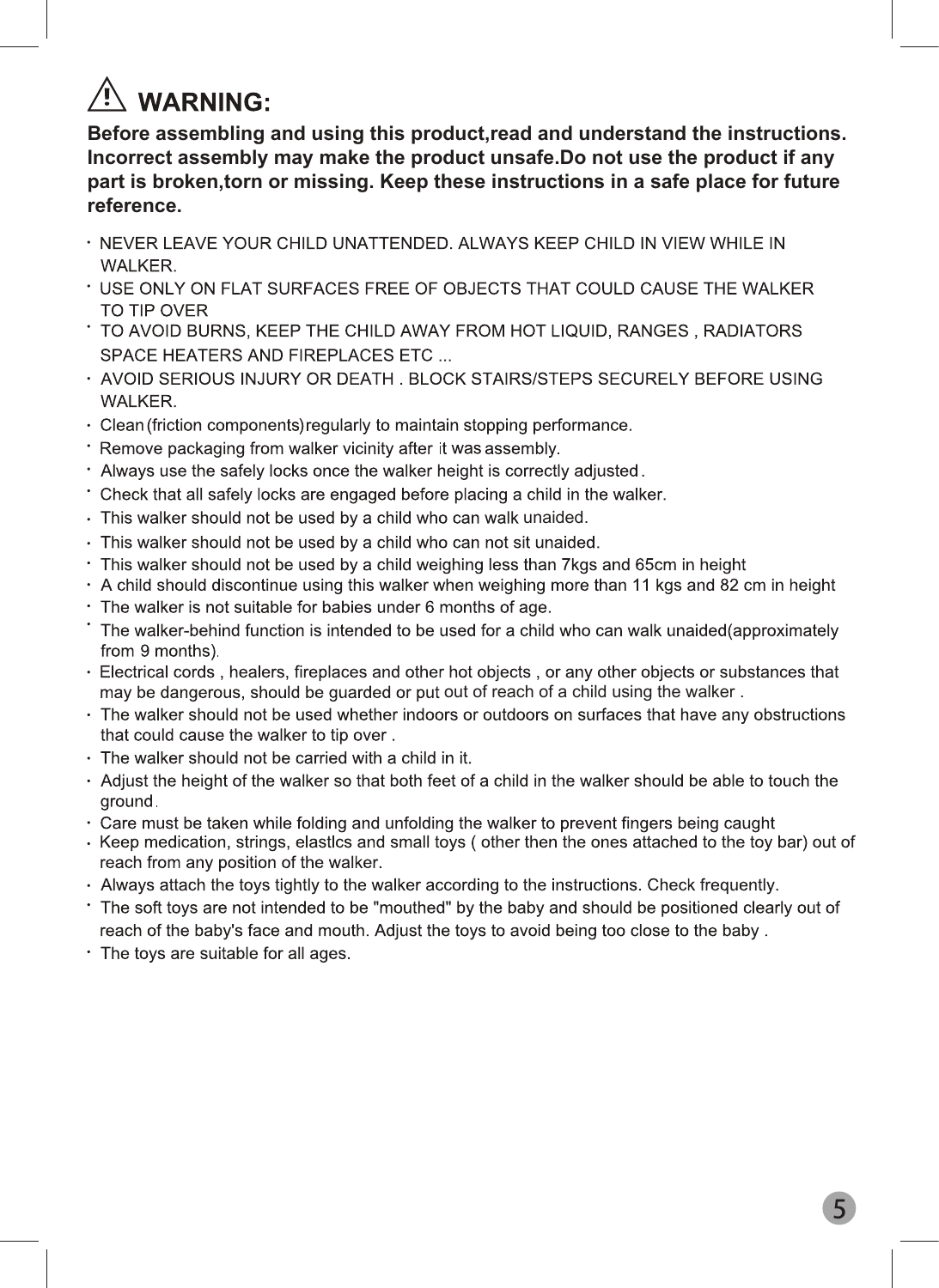#### BATTERY INFORMATION:

- Do not mix new and used batteries.
- Do not mix different types of batteries.
- Only use replacement batteries of the type recommended.
- Recommended batteries, 2X 1.5V, 'AA' / SUM3 / LR6.
- Always remove exhausted batteries from the product.
- Do not attempt to charge non rechargeable batteries.
- Remove rechargeable batteries before charging.
- Charge under adult supervision.
- The batteries must be inserted with the correct polarity.
- Do not short-circuit the supply terminals.
- Remove the batteries when the product is not being played with for extended periods of time.
- For optimum performance parents recommend using high power , alkaline batteries, for example Energizer or Duracell.

BATTERY DISPOSAL:

Dispose of exhausted batteroes at an official waste disposal site.

Do not burn or place in household waste.

PRODUCT CARE:

Wipe all plastic/metal parts clean with a damp cloth using mild soap, dry thoroughly. Light soiling of the seat pad can be removed with a damp cloth and a mid soap.

Do not use strong detergents or abrasive materials. Do not dry clean. Do not tumble dry. Line dry the seat pad.

To maintain stopping performance, clean friction strips regularly with damp cloth.

#### **Care and maintenance**

- To prolong the life of your nursery product keep it clean and do not leave it in the direct sun light for extended periods of time.
- Removable fabric covers and trims must only be cleaned using warm water with a household soap or mild detergent. Allow it to dry fully, preferably away from direct sunlight. Clean grip pads regularly, using warm water with household soap or mild detergent to maintain stopping performance .
- Do not fold or store the product if it is damp or wet to avoid mold or mildew occurring.Always store the product in a well ventilated area.
- Check parts regularly for tightness of screws, nuts and other fasteners, tighten if required.To maintain the safety of your nursery product, seek prompt repairs for bent,torn,worn or broken parts.Use only parts and accessories approved by Dream On Me.
- If the wheels squeak use a silicon based spray ensuring it penetrates the wheel and axle assembly.

Dream On Me Inc. 1532 S Washington Ave Piscataway TWP NJ 08854